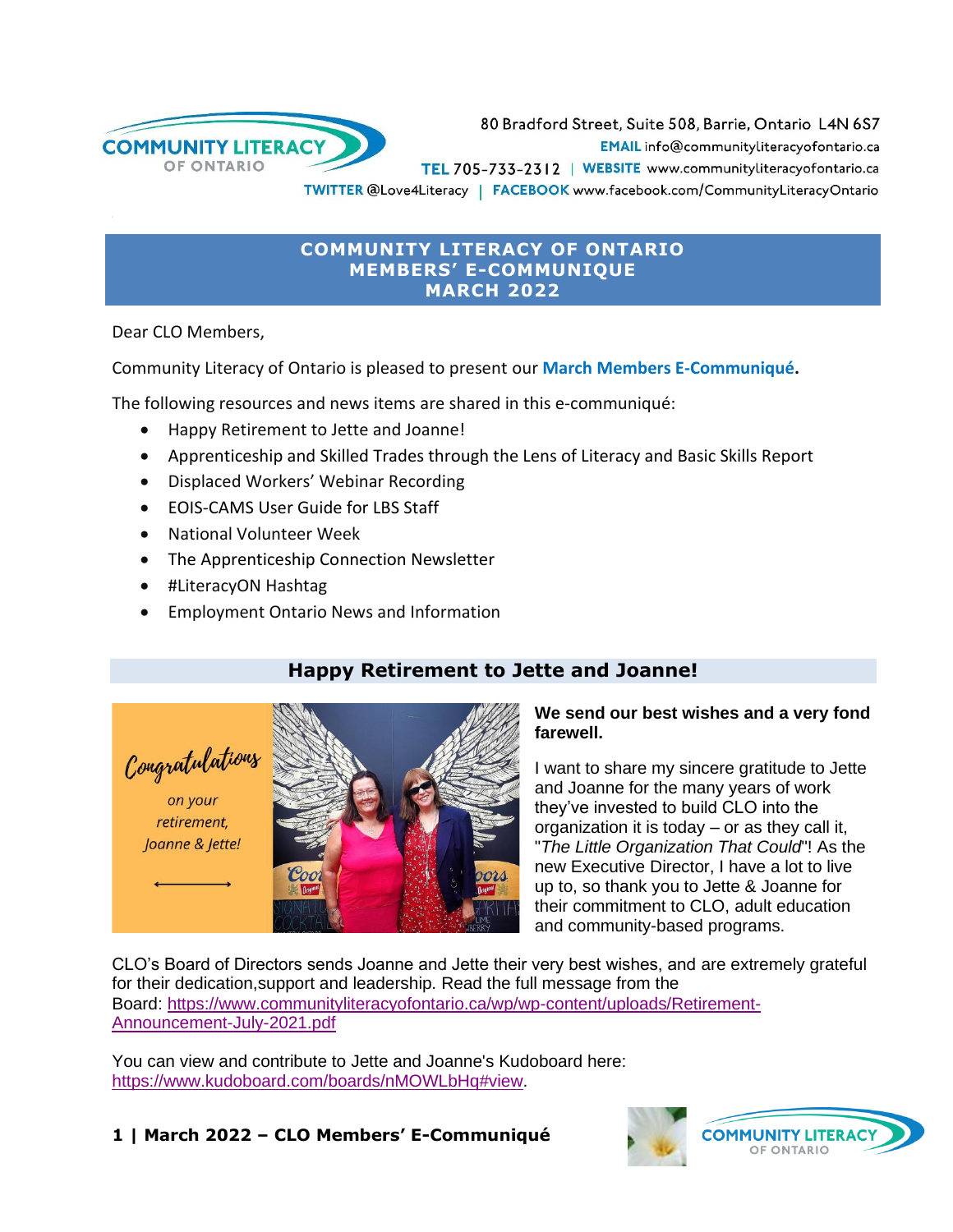# **Apprenticeship and Skilled Trades Through the Lens of Literacy and Basic Skills Report**

CLO is pleased to share our **Apprenticeship and Skilled Trades through the Lens of Literacy and Basic Skills** report.

Apprenticeship and the Skilled Trades play an important role in the Ontario economy and the province's Literacy and Basic Skills programs are a valuable support mechanism.

Our report reflects challenges, strategies, successes, resources and "big ideas" from across the Community-based, College and School Board sectors to increase our common understanding of how this goal path can be supported in LBS agencies.

Click [here](https://www.communityliteracyofontario.ca/wp/wp-content/uploads/CLOs-Apprenticeship-and-the-Skilled-Trades-Report-March-2022.pdf) to access this helpful report.

# **Displaced Workers Webinar Recording**

In February 2022, CLO hosted a successful webinar called **Upskilling & Displaced Workers - A Tale of Two Ontario LBS Pilot Projects**.

In this webinar, we heard about the innovative programming implemented by two LBS agencies: Adult Language and Learning (Chatham) and Community Learning Alternatives (Belleville).

These pilot projects are part of the "National Research Project on Displaced Workers" hosted by Decoda Literacy Solutions in British Columbia. CLO serves on the advisory committee for this important project, and in this webinar, we highlighted the helpful resources created as part of this initiative.

You can watch the recorded version of our Upskilling & Displaced Workers webinar via this link: [https://vimeo.com/681418750.](https://vimeo.com/681418750)

#### **2 | March 2022 – CLO Members' E-Communiqué**

# **WEBINAR RECORDING**

**Upskilling &<br>Displaced Workers** 

A Tale of Two Ontario **LBS Pilot Projects** 



#### **Apprenticeship** and **Skilled Trades**



through the Lens of LBS Report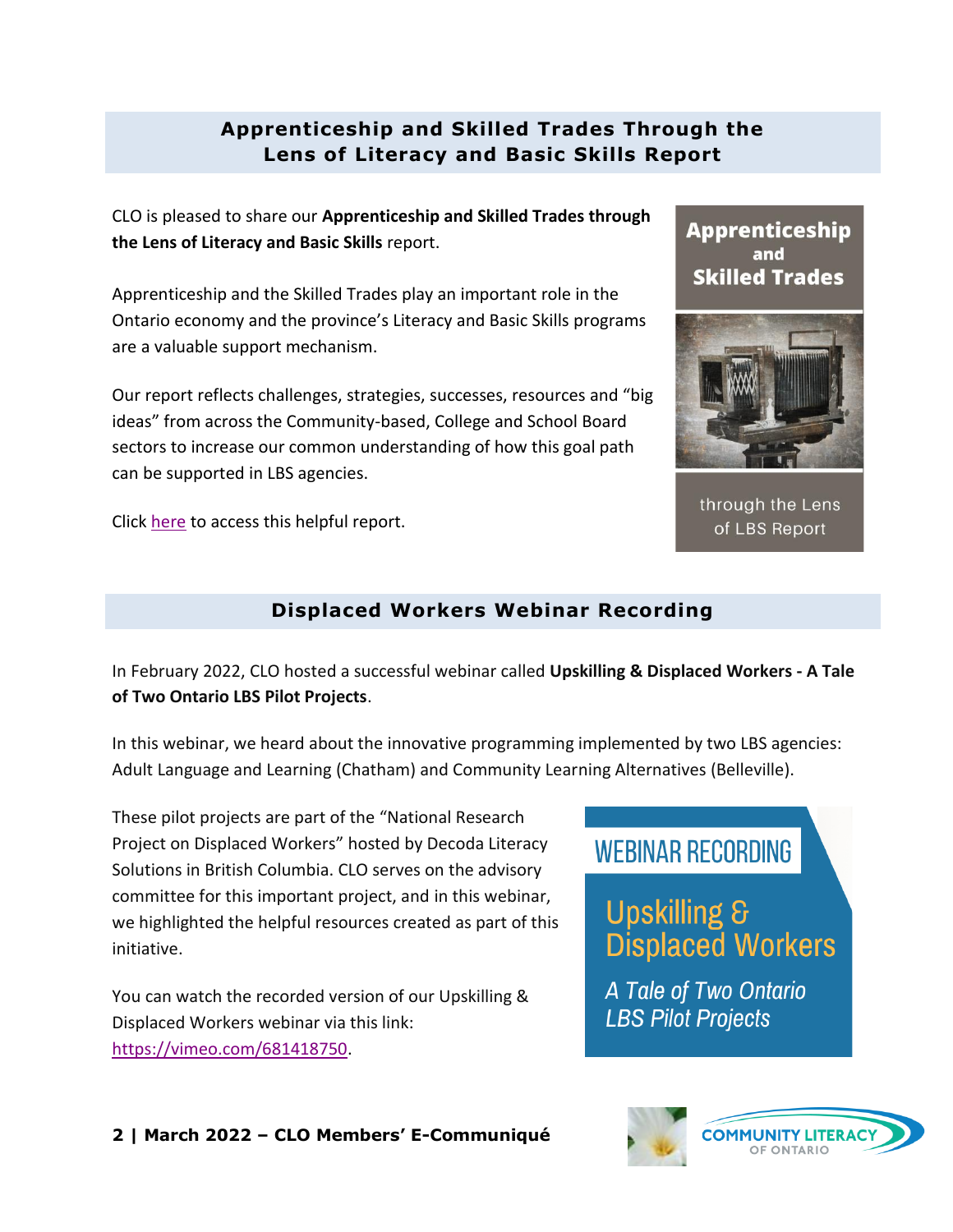#### **EOIS-CAMS User Guide for LBS Staff**

"Practical", "amazing", "helpful" and "user-friendly" are just a few of the words we've heard about this new resource: **EOIS-CAMS User Guide for LBS Staff**.

Thanks to COFA, the College Sector Committee and the Mid North Network for creating this wonderful resource!

See: [https://northernliteracynetworks.ca/wp](https://northernliteracynetworks.ca/wp-content/uploads/2022/02/EOIS-CaMS-User-Guide-for-New-Staff-Revised-January-2022.pdf)[content/uploads/2022/02/EOIS-CaMS-User-Guide-for-New-Staff-](https://northernliteracynetworks.ca/wp-content/uploads/2022/02/EOIS-CaMS-User-Guide-for-New-Staff-Revised-January-2022.pdf)[Revised-January-2022.pdf](https://northernliteracynetworks.ca/wp-content/uploads/2022/02/EOIS-CaMS-User-Guide-for-New-Staff-Revised-January-2022.pdf)



#### **National Volunteer Week**

National Volunteer Week will be held from April 24-30, 2022. The theme for 2022 is **Volunteering is Empathy in Action**. The empathy, compassion and generosity of volunteers creates connected communities and builds a stronger Canada.

Volunteer Canada has prepared free online resources to help us celebrate and honour volunteers, including a [Campaign Kit](https://www.volunteer.ca/nvw2017) with posters, images, social media tools, thank you cards, and more.



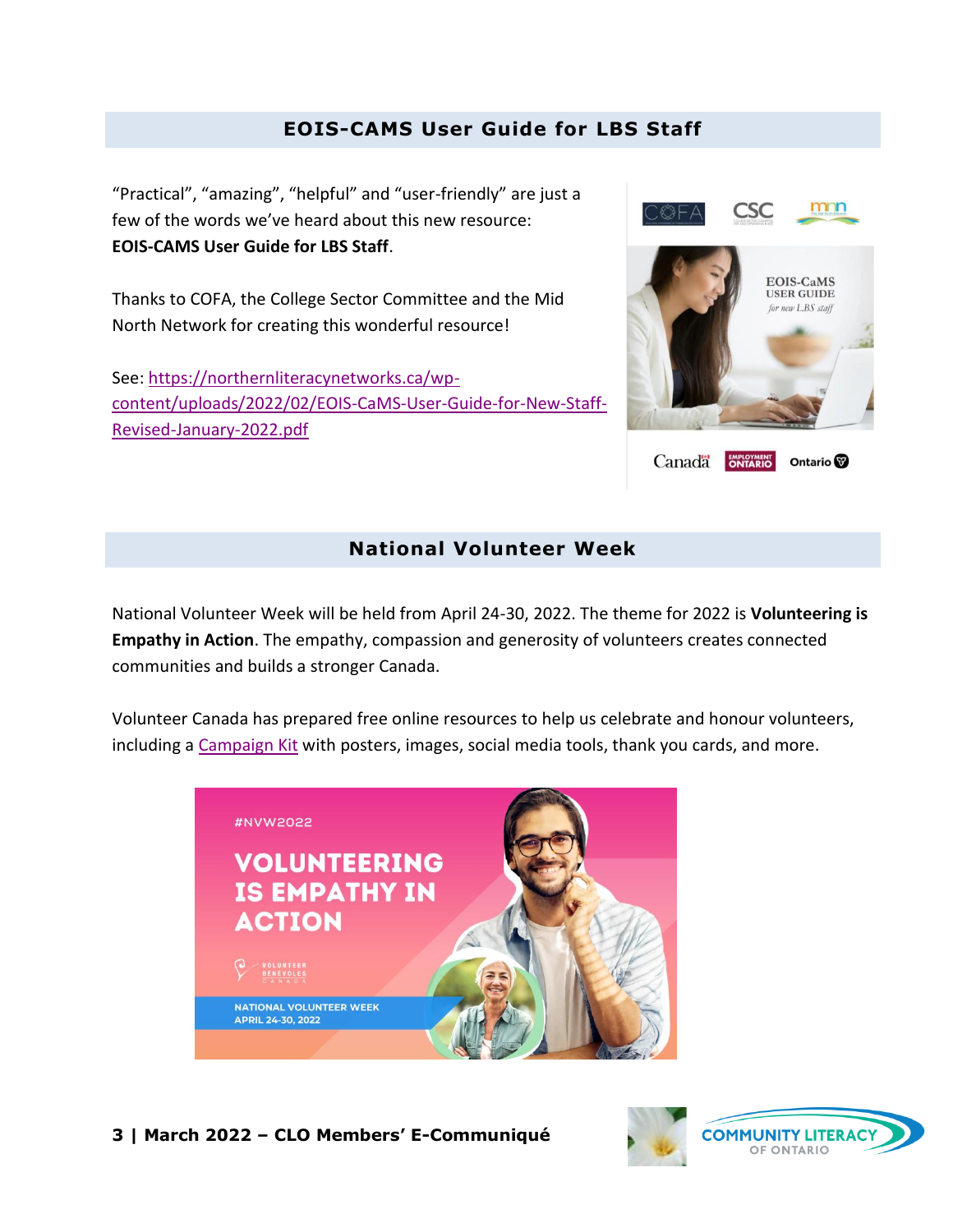## **The Apprenticeship Connection**

The Apprenticeship Committee of the [Learning Networks of Ontario](http://www.learningnetworks.ca/) has created a valuable online newsletter called [The Apprenticeship Connection.](https://mailchi.mp/290a8626c3f1/the-apprenticeship-connection)

This newsletter shares a variety of information and resources, such as:

- Successful Apprenticeship Partnerships in LBS
- Recent information on apprenticeship in Ontario
- Ways LBS agencies are supporting apprentices
- Resources, information and tools related to apprenticeship

Simply scroll to the bottom of this online resource and click subscribe!



#### **#LiteracyON Hashtag**

Calling all Literacy and Basic Skills agencies! A great way to share social media posts about #literacy and essential skills in Ontario is to use the Hashtag **#LiteracyON**

Next time you post on Facebook, Twitter or Instagram about literacy issues, please use this Hashtag.

#### **We are stronger together!**